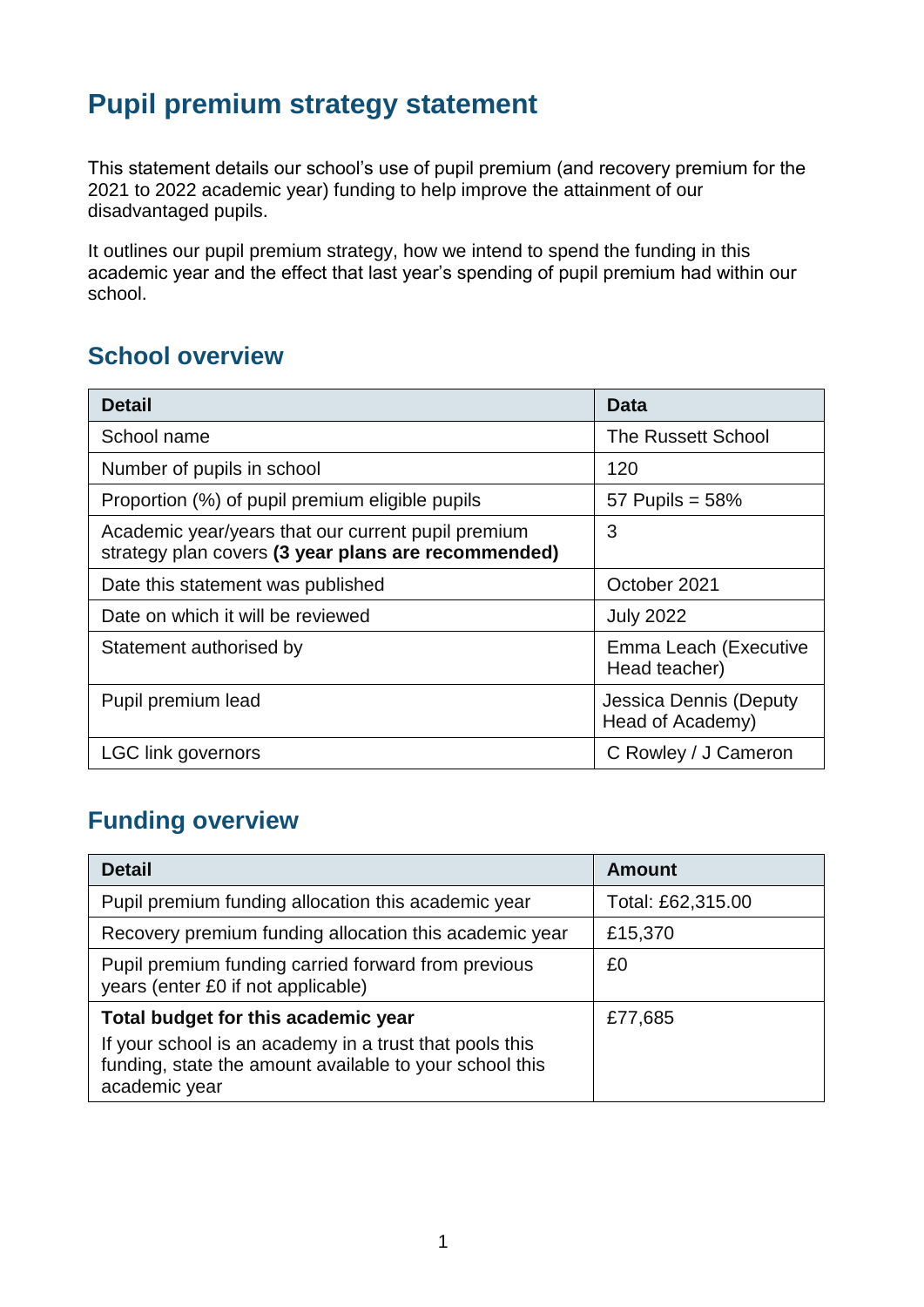# **Part A: Pupil premium strategy plan**

## **Statement of intent**

All members of staff and the local governing body at The Russett School accept responsibility for 'socially disadvantaged' pupils, all of whom have Special Educational Needs and Difficulties (SEND) within our setting. We are fully committed to meeting pupil's pastoral, social and academic needs, through a multidisciplinary approach, within a caring and nurturing environment.

Our strategy takes a three tiered approach, which prioritises quality first teaching so that all disadvantaged pupils make progress in line with their peers. Our strategy also addresses the shared and unique challenges faced by our pupils, associated with their complex needs.

Our strategy seeks to empower all staff to support pupils in overcoming barriers to learning as a result of communication difficulties, sensory and physical needs and mental health and emotional well-being needs. It utilises a combination of targeted interventions and wider strategies, drawing on the expertise of specialist staff including: Speech and Language Therapists and Occupational Therapists.

Our strategy also aims to address challenging behaviour as a barrier to learning and further improve parental communication and engagement. We also fully understand the power that a wide range of enrichment opportunities have for our disadvantaged pupils in supporting their personal and academic achievement, and this is also demonstrated through our strategy.

## **Challenges**

Below details the key challenges to achievement that we have identified among our disadvantaged pupils, however we recognise that due to the complex needs of our pupils, challenges are likely to differ significantly for each individual.

| <b>Challenge</b><br>number | <b>Detail of challenge</b>                                                                                                                                                                                      |
|----------------------------|-----------------------------------------------------------------------------------------------------------------------------------------------------------------------------------------------------------------|
|                            | Increased numbers of pupils with complex needs, including: speech and lan-<br>guage difficulties, social communication difficulties, physical and sensory needs.                                                |
| 2                          | The complex needs of pupils associated with their SEND often leads to challeng-<br>ing behaviour.                                                                                                               |
| 3                          | Impact of the pandemic on pupil's mental health and emotional wellbeing.                                                                                                                                        |
| 4                          | Difficulties in accessing community enrichment opportunities due to individuals<br>complex Special Educational Needs (SEND)                                                                                     |
| 5                          | Challenges to parental engagement and communication including: their own<br>needs, impact of the pandemic and limited opportunities to meet face to face,<br>with the majority of pupils arriving on transport. |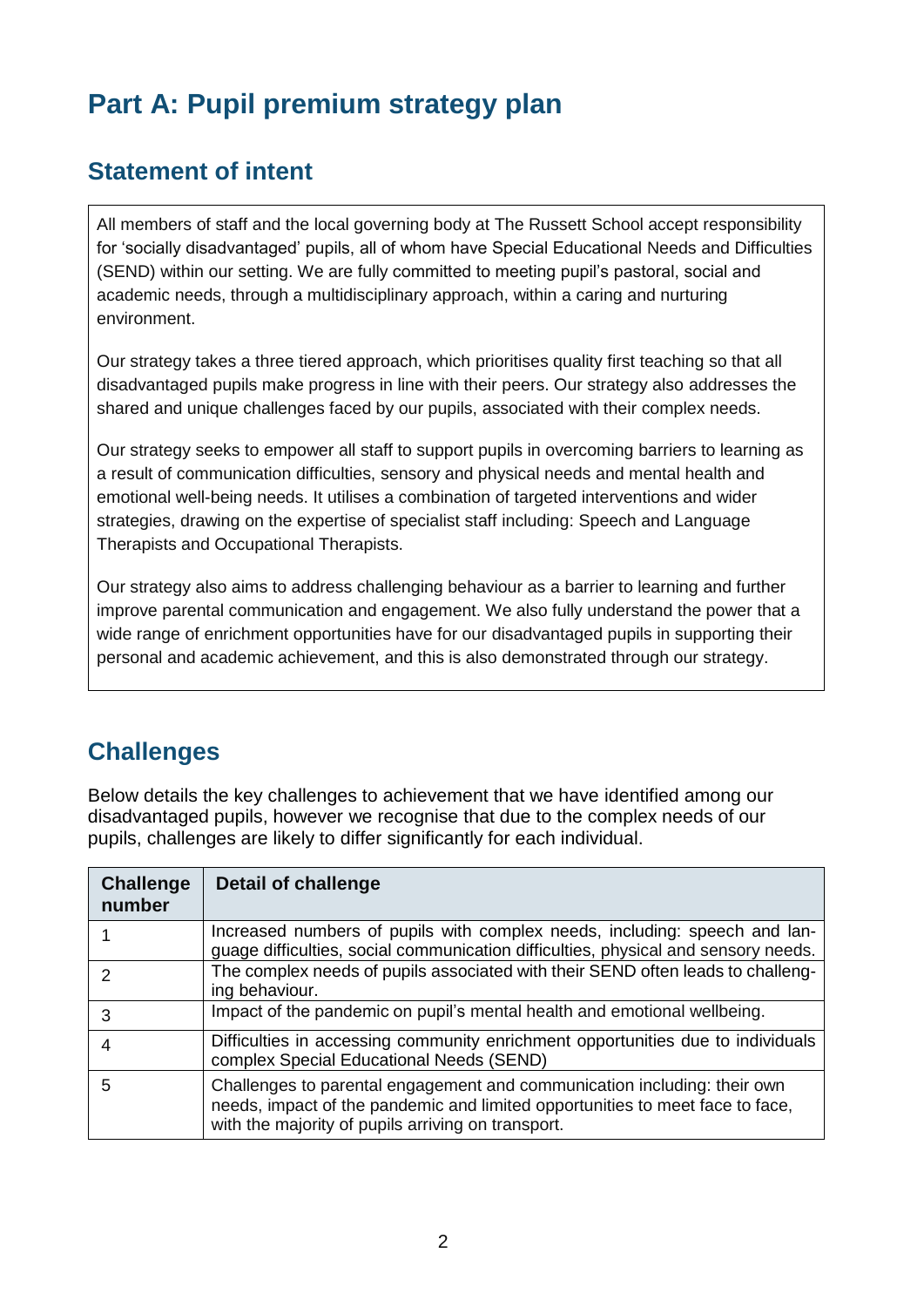## **Intended outcomes**

This explains the outcomes we are aiming for **by the end of our current strategy plan**, and how we will measure whether they have been achieved.

| <b>Intended outcome</b>                                                                                                                                                                                             | <b>Success criteria</b>                                                                                                                                                                                                                                                  |
|---------------------------------------------------------------------------------------------------------------------------------------------------------------------------------------------------------------------|--------------------------------------------------------------------------------------------------------------------------------------------------------------------------------------------------------------------------------------------------------------------------|
| All pupils will make at least expected<br>progress against their individual targets.                                                                                                                                | Subject specific data and Individual<br>Education Plan (IEP) data will show that<br>pupils in receipt of pupil premium funding<br>continue to make progress in line with their<br>peers.                                                                                 |
| Pupils will further develop their social commu-<br>nication skills and speech and language skills,<br>through the implementation of appropriate<br>school wide strategies, targeted interventions<br>and resources. | All staff feel confident in supporting a Total<br>Communication Approach across school.<br>Achievement data, along with observations<br>from teachers and reports from Speech and<br>Language Therapists (SaLT) demonstrate<br>improved communication skills for pupils. |
| Physical and sensory barriers to learning and<br>pupil wellbeing are reduced through the<br>implementation of appropriate strategies,<br>interventions and resources.                                               | IEP data, behaviour data, reports from<br>Occupational Therapists (OT) and<br>observations from teaching staff will<br>evidence that pupils physical and sensory<br>barriers to learning have been reduced as a<br>result of strategies and interventions                |
| We will see an improvement in behaviour by<br>equipping pupils with coping strategies to<br>support them in managing their own<br>behaviour and feelings.                                                           | The frequency and/or duration and/or<br>severity of challenging behaviour incidents<br>will reduce across school. This will be<br>evidenced through behaviour data and<br>feedback from class teams.                                                                     |
| Pupil's emotional wellbeing and mental health<br>will be supported through targeted<br>interventions including ELSA and Music<br>Therapy.                                                                           | IEP data, pupil surveys and qualitative<br>evidence from staff working closely with<br>pupils will demonstrate that their emotional<br>and mental health needs are being<br>supported.                                                                                   |
| Pupils will experience a wide range of<br>enrichment experiences both in and out of<br>school.                                                                                                                      | All pupils will take part in at least one above<br>and beyond educational enrichment<br>experience, annually, as part of our 12x12<br>initiative as well as at least 3 class<br>enrichment opportunities.                                                                |
| We will provide an improved home/school link<br>to increase parental engagement and<br>communication and support pupils and their<br>families.                                                                      | We will see an increased number of parents<br>engage with school through parent's<br>evenings, Evisense, communication<br>workshops and other school events. Parent<br>View surveys will demonstrate that parents<br>feel the link between home and school is<br>strong. |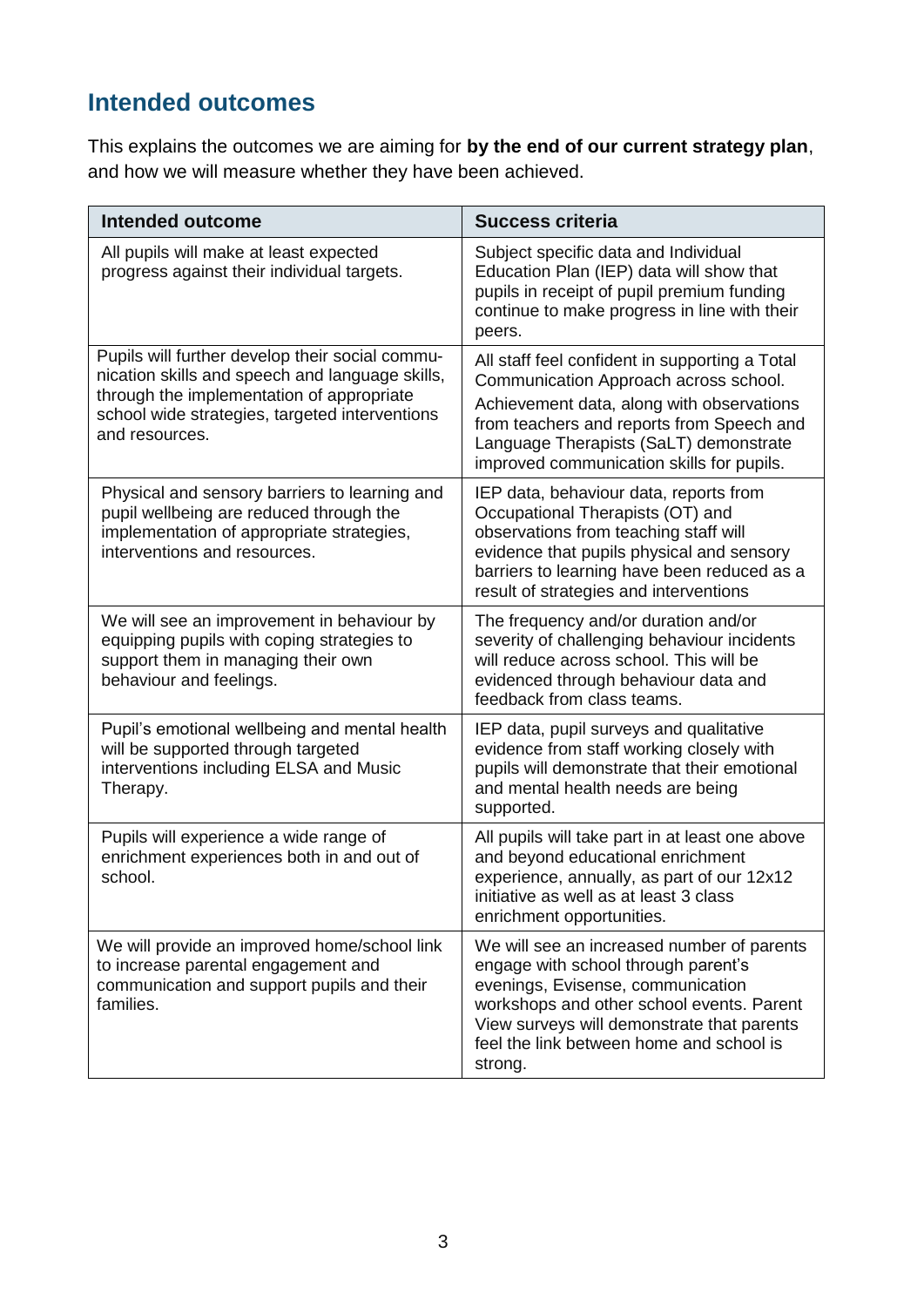## **Activity in this academic year**

This details how we intend to spend our pupil premium (and recovery premium funding) **this academic year** to address the challenges listed above.

### **Teaching (for example, CPD, recruitment and retention)**

Budgeted cost: £1159,00

| <b>Activity</b>                                                                                                                                                                                                                                                                                                                       | Evidence that supports this approach                                                                                                                                                                                                                                                                                                                                                                                                                                                                                                                                                                      | <b>Challenge</b><br>number(s)<br>addressed |
|---------------------------------------------------------------------------------------------------------------------------------------------------------------------------------------------------------------------------------------------------------------------------------------------------------------------------------------|-----------------------------------------------------------------------------------------------------------------------------------------------------------------------------------------------------------------------------------------------------------------------------------------------------------------------------------------------------------------------------------------------------------------------------------------------------------------------------------------------------------------------------------------------------------------------------------------------------------|--------------------------------------------|
| <b>All Teachers</b><br>and Teaching<br><b>Assistants</b><br>trained in BILD<br>Positive<br><b>Behaviour</b><br>Support<br>approach.<br>(Cost of Training<br>$=$ £1159)                                                                                                                                                                | It is widely recognised that Behaviour in school is<br>inseparable from academic achievement, safety, welfare<br>and well-being, and all other aspects of learning<br>(Bennett, 2017). Our chosen Behaviour support<br>approach encompasses many of the recommendations<br>from EEF's guidance 'Improving Behaviour in Schools'<br>across all 5 key areas.                                                                                                                                                                                                                                                | 1,2,3                                      |
| Whole school<br>Communication<br>Training led by<br>Speech and<br>Language<br>Therapists. This<br>will take the<br>form of discrete<br>training as part<br>of Inset and<br>ongoing<br>modelling within<br>classrooms.<br>(Cost of this<br>already included<br>in annual<br>contract and is<br>reflected under<br>targeted<br>support) | EEF (2017) stresses the importance of all practitioners<br>working with pupil's receiving training around early<br>language acquisition and intervention.<br>https://educationendowmentfoundation.org.uk/education-<br>evidence/evidence-reviews/early-language<br>EEF' Making Best Use of Teaching Assistants' details<br>the importance of training for teaching assistants to<br>enable them to have the maximum impact when<br>supporting learning.<br>Evidence from the Teachers Development Trust shows<br>that this mixed approach to the delivery of CPD has<br>greater impact on pupil outcomes. | 1, 2, 3                                    |

### **Targeted academic support (for example, tutoring, one-to-one support structured interventions)**

Budgeted cost: £ 85,311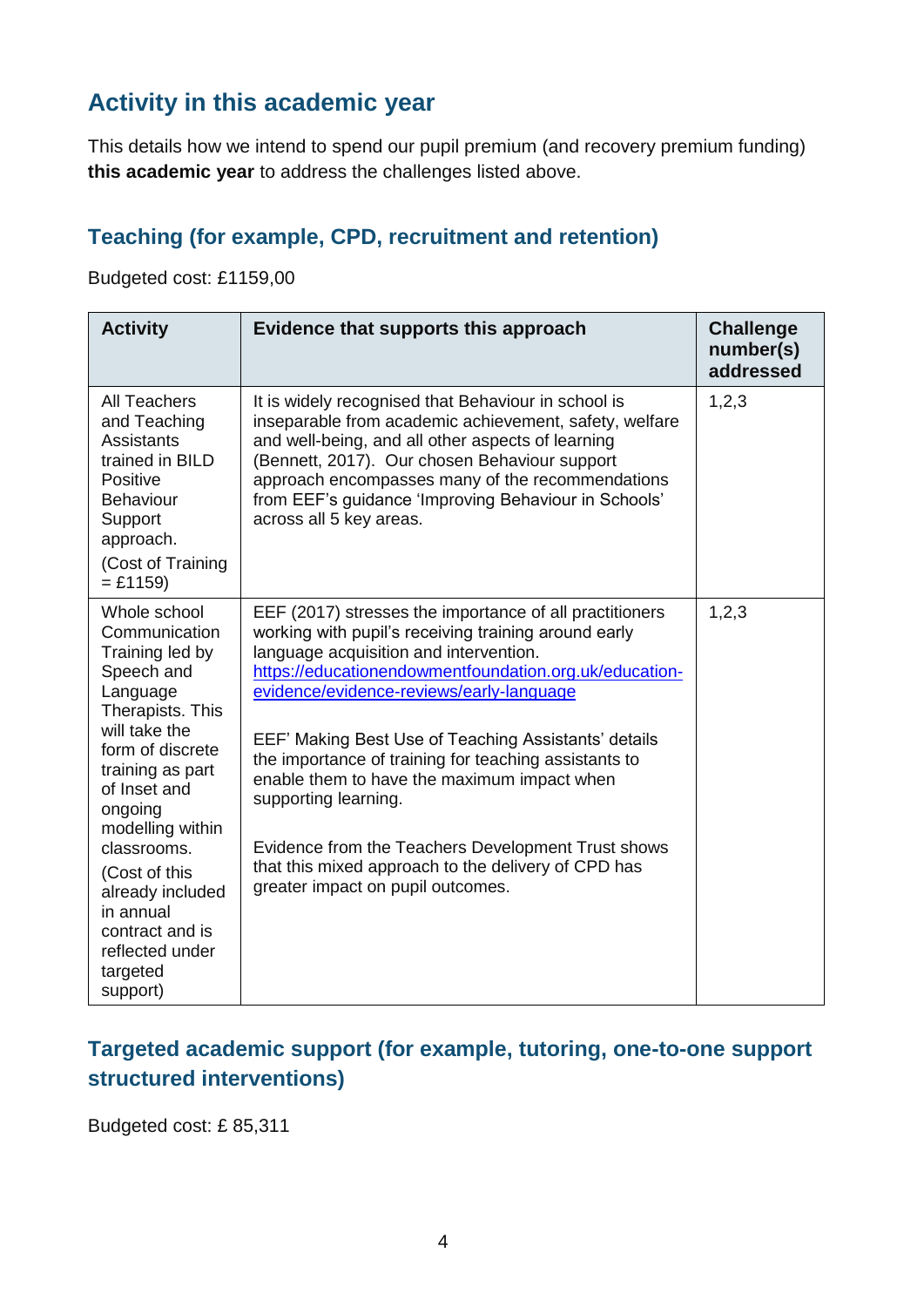| <b>Activity</b>                                                                                                                                                                                                                                                                                   | <b>Evidence that supports this</b><br>approach                                                                                                                                                                                                                                                                                                                                                                                                                                                                                                                                                                                                           | <b>Challenge</b><br>number(s)<br>addressed |
|---------------------------------------------------------------------------------------------------------------------------------------------------------------------------------------------------------------------------------------------------------------------------------------------------|----------------------------------------------------------------------------------------------------------------------------------------------------------------------------------------------------------------------------------------------------------------------------------------------------------------------------------------------------------------------------------------------------------------------------------------------------------------------------------------------------------------------------------------------------------------------------------------------------------------------------------------------------------|--------------------------------------------|
| 1:1 and small group<br>targeted Speech and<br>Language Therapy<br>interventions x 12 hours<br>per week.<br><b>Cost of Private Speech</b><br>and Language Therapist<br>x 3 days= £35,086                                                                                                           | EEF - oral language interventions<br>consistently show positive impact on<br>learning.<br>High quality small group<br>interventions<br>Specialist therapists will train up<br>staff they work with in school,<br>therefore upskilling them and<br>increasing their knowledge.<br>Specialists lead CPD sessions<br>and clinics with individual pupils<br>and staff.<br>Proven interventions are used,<br>with evidence supporting the<br>development in social skills,<br>speech and language, behaviour<br>and mental health.                                                                                                                            | 1,2,3                                      |
| 1:1 and small group<br>targeted Occupational<br>Therapy sessions to<br>reduce barriers to<br>learning from physical<br>and sensory difficulties.<br>Cost of Private OT x 2<br>days = $£ 22,800$                                                                                                   | Pupil's ability to concentrate and<br>organise information along with<br>their self-control, self-esteem<br>self-confidence and academic<br>learning ability are all directly<br>linked to the sensory integrative<br>process. (Ayre's 1979)                                                                                                                                                                                                                                                                                                                                                                                                             |                                            |
| <b>Emotional Literacy</b><br>Support Assistants run<br>1:1 and small group<br>targeted interventions x<br>2 days per week.<br>$Cost = £19,825$<br><b>Specialist Music</b><br>Therapist providing 1:1<br>targeted support and<br>small group intervention<br>for 1x day per week<br>$Cost = £7600$ | EEF - social and emotional<br>learning – improves interaction<br>with others and self -<br>management of emotions -<br>impacts on attitudes to learning<br>and social relationships in<br>school, which increases<br>progress in attainment. The<br>report also found that "he impact<br>of targeted interventions is<br>typically higher than the average<br>SEL approach"<br>Wigram and Gold (2006) state<br>that improvisational musical<br>activity with therapeutic<br>objectives and outcomes has<br>been found to facilitate<br>motivation, communication skills<br>and social interaction, as well as<br>sustaining and developing<br>attention. | 1,2,3                                      |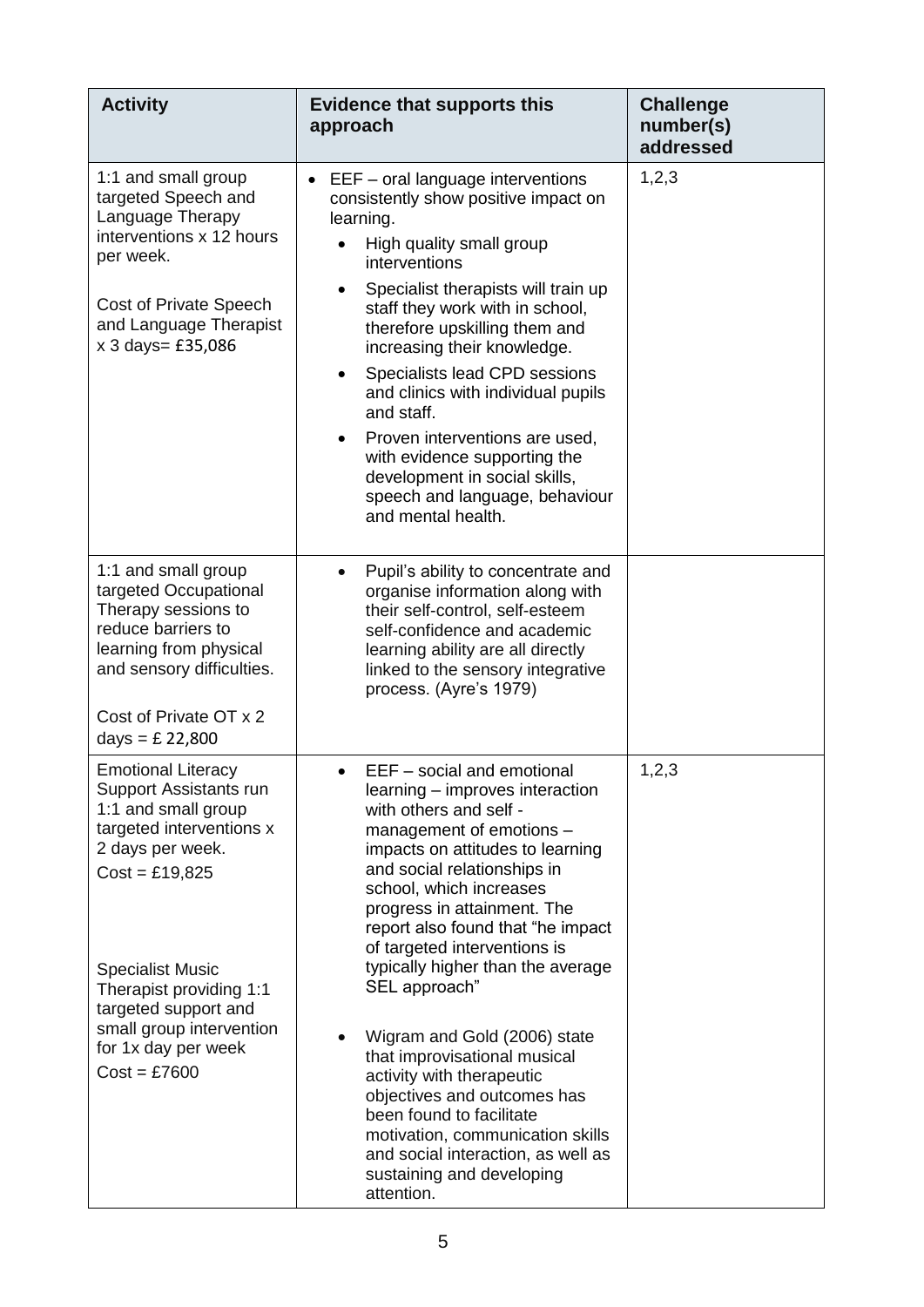### **Wider strategies (for example, related to attendance, behaviour, wellbeing)**

Budgeted cost: £2000

| <b>Activity</b>                                                                                                                                                                                                                                                                                                                                                                                                                                                                                                                                                                         | <b>Evidence that supports this</b><br>approach                                                                                                                                                                                                                                                                                                                                                                                           | <b>Challenge</b><br>number(s)<br>addressed |
|-----------------------------------------------------------------------------------------------------------------------------------------------------------------------------------------------------------------------------------------------------------------------------------------------------------------------------------------------------------------------------------------------------------------------------------------------------------------------------------------------------------------------------------------------------------------------------------------|------------------------------------------------------------------------------------------------------------------------------------------------------------------------------------------------------------------------------------------------------------------------------------------------------------------------------------------------------------------------------------------------------------------------------------------|--------------------------------------------|
| Cultural capital<br>experiences promoted<br>in the curriculum.<br>Training to increase<br>number of mini bus<br>drivers to facilitate a<br>greater number of<br>educational visits taking<br>place.<br>Cost x 5 drivers = £825<br>1 x educational visit<br>and/or enrichment<br>opportunity for every<br>pupil every term.<br>1x 'above and beyond'<br>enrichment activity<br>planned, appropriate to<br>age and stage of pupils<br>each year. More<br>information found in<br>12x12 initiative<br>document.<br>Sports events promoted<br>to PP pupils, who are<br>encouraged to attend | Ofsted research (2019) places<br>emphasis on improving cultural<br>capital, particularly for<br>disadvantaged pupils.<br>Learning is contextualised in<br>concrete experiences and<br>language rich environments.<br>$EEF -$ sports participation<br>increases educational<br>engagement and attainment.<br>$EEF - outdoor$ adventure<br>$\bullet$<br>learning shows positive benefits<br>on academic learning and self -<br>confidence. | 3,4                                        |
| Provide training for<br>Evisense so parents<br>can be actively involved<br>in learning taking place<br>in school and support<br>this at home.<br>Create resource packs<br>including traffic lights,<br>now and next boards<br>and other                                                                                                                                                                                                                                                                                                                                                 | Evisense provides a platform to<br>provide parents with<br>personalised messages linked to<br>learning which is a key<br>recommendation from EEF<br>'Parental Engagement'<br>EEF recommendations also<br>include:                                                                                                                                                                                                                        | 1,2,5                                      |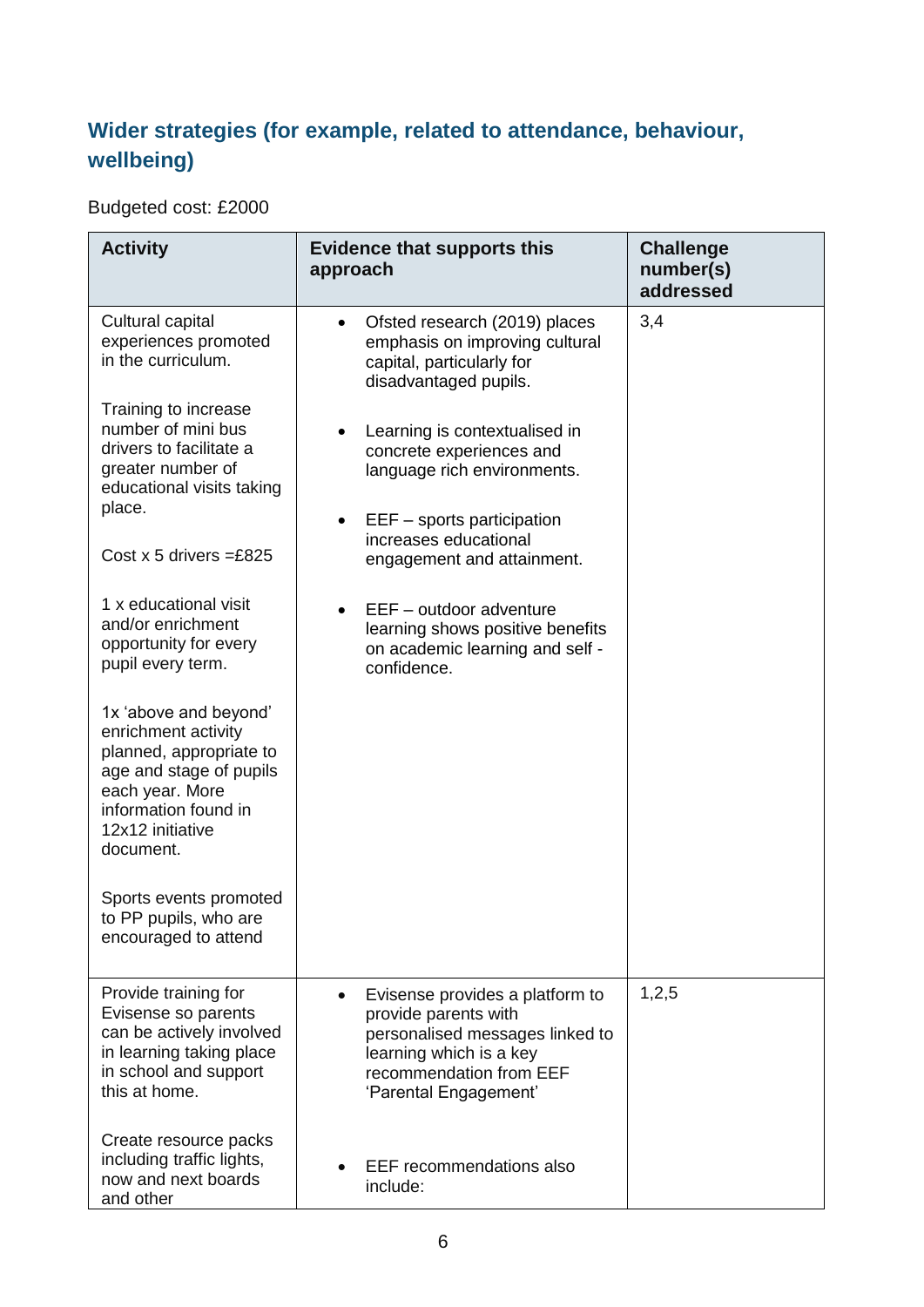| communication aids for<br>parents to support<br>learning at home.                                                                                                    | -tailoring communications with<br>parents<br>-providing practical strategies,<br>tips and resources |  |
|----------------------------------------------------------------------------------------------------------------------------------------------------------------------|-----------------------------------------------------------------------------------------------------|--|
| Invite parents in to see<br>how communication<br>strategies are used<br>within school to<br>empower them to be<br>used at home.                                      |                                                                                                     |  |
| Offer a blended<br>approach to reviews<br>and meetings so<br>transport and own<br>feelings about attending<br>school are not a barrier<br>to parental<br>engagement. |                                                                                                     |  |

# **Total budgeted cost: £** *88,470*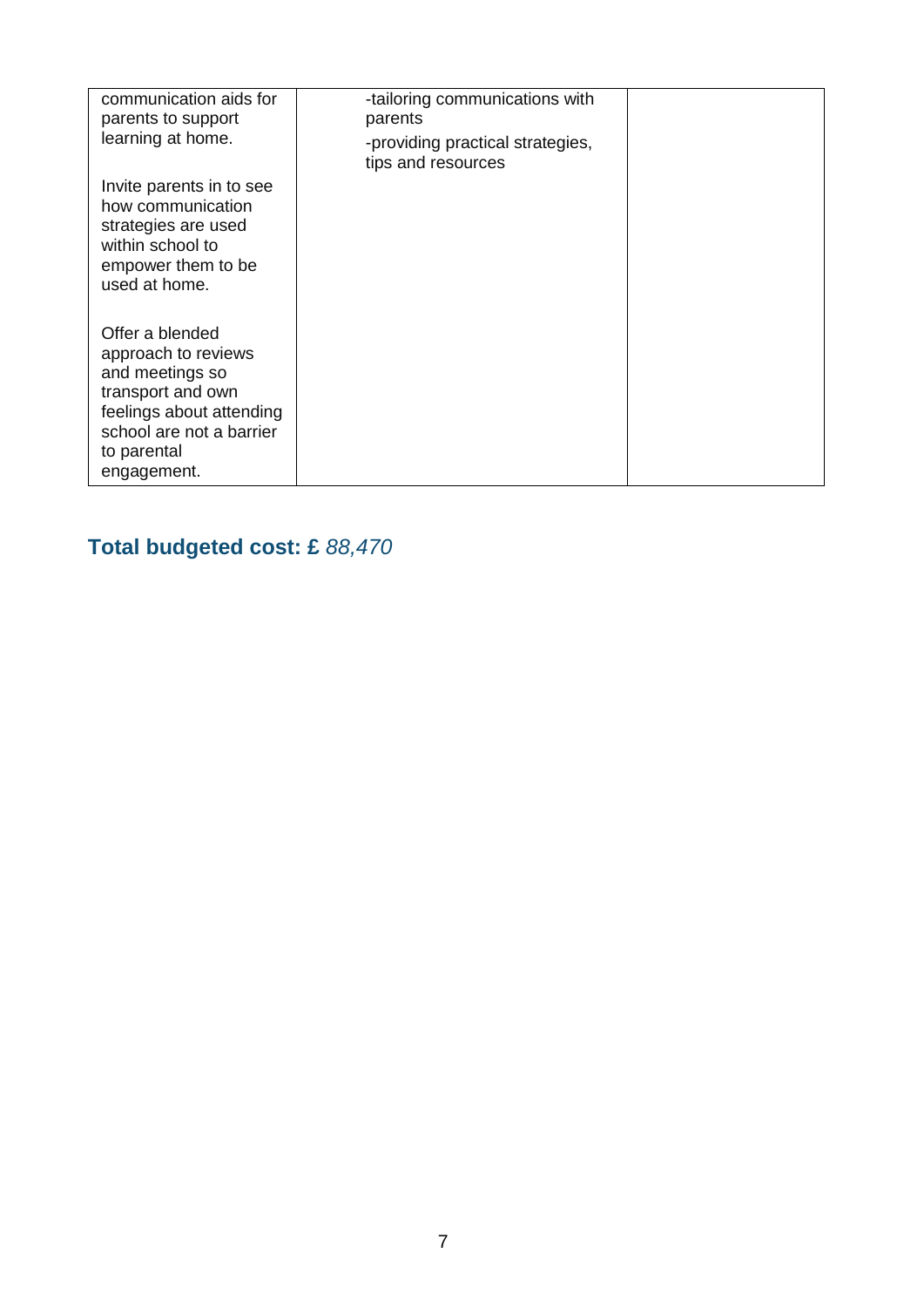## **Part B: Review of outcomes in the previous academic year**

## **Pupil premium strategy outcomes**

This details the impact that our pupil premium activity had on pupils in the 2020 to 2021 academic year.

#### Impact of Covid-19

1. Emotional Literacy Support (ELSA) was unable to run within the lower school department due to staff allocations and the implementation of 'pods' in order to minimise contact and spread of Covid-19 throughout the school.

2. Emotional Literacy Support (ELSA) ran within the Upper School on a one-to-one basis within well ventilated areas. This however had to cease when national lockdown measures were implemented.

3. 1:1 and small group sessions delivered by Teaching Staff had to be postponed due to the Covid-19 pandemic. In order to minimise contact within the school to protect staff and students, teaching within multiple classrooms was reduced as much as possible.

4. A number of pupils that had been discharged from NHS Speech and Language services were identified as students that needed support and added to the caseload of the school's private Speech and Language therapist. She was then able to get into classes to do assessments with both lower and upper school pupils before more measures had to be put in place due to the ongoing pandemic. She has however, not been able to be in classes delivering specific therapies and workshops to students while the national lockdown has been implemented.

5. Training for staff and enhanced CPD in order to support our most sensory learners went ahead, the targeted intervention sessions with our pupils however was unable to begin due to the Covid-19 pandemic.

#### How we Adapted our Strategy:

1. Initially, focus was put on pupils that have been working from home, these pupils were identified as the students that were most in need as they would not be receiving lots of the tailored support that being in school, even within a reduced provision offers. Each of these students received a bespoke home learning pack based on targets, pupil and parent voice.